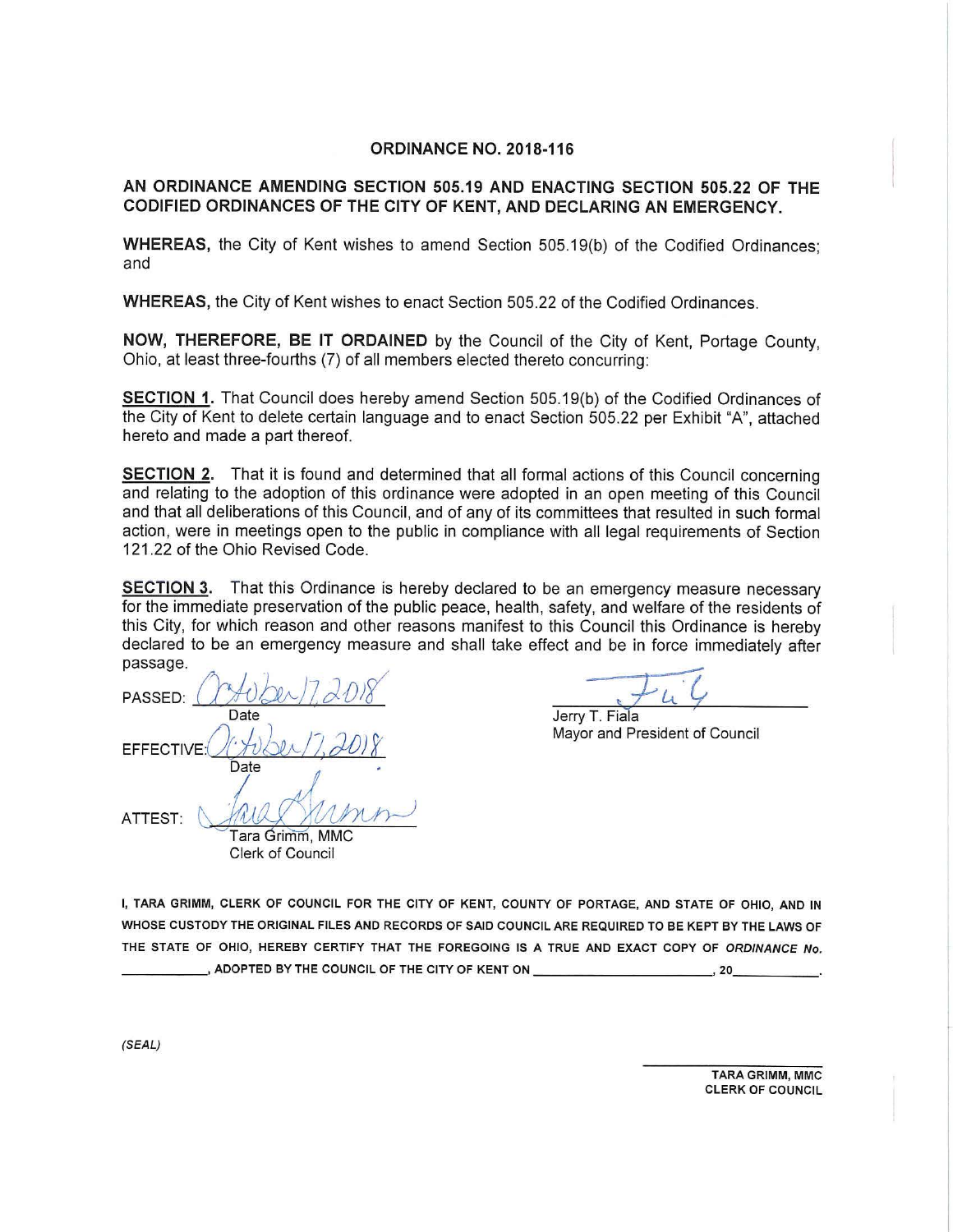## **EXHIBIT** "A"

# **505.19 FARM ANIMALS/LIVESTOCK**

(b) Permit Necessary "No person shall keep or harbor domestic farm animals or livestock, chickens or fowl within the City without having first obtained a permit from the Director of Public Safety. Such permit shall contain the name, age, breed, description and any special markings peculiar to such animals."

### **505.22 BACKYARD CHICKENS.**

- (a) It shall be unlawful to place or maintain backyard chickens in any area unless the following conditions and requirements are met:
	- (1) No more than six (6) backyard chickens are permitted per dwelling unit or school.
	- (2) Roosters and chicks are prohibited. For purposes of this Section, "chicks" shall be defined as young chickens under the age of six (6) months old.
	- (3) Other poultry or fowl are prohibited. No person may own or keep any other fowl, including ducks, quail, geese, or turkeys.
	- (4) Backyard chickens are required to be located within a designated chicken coop and chicken nm that shall meet the following requirements:
		- A. The chicken coop and chicken run shall be located in the rear or backyard of owner-occupied, single family a residential properties located in zoning districts designated as R-1, R-2, R-3 or any school property, public or private.
		- B. Neither the coop nor run shall be located between the rear of the principal structure and the front yard lot line.
		- C. The coop shall have a minimum thirty feet (30') setback from the rear property line, and ten feet (10') setback from the side property line.
		- D. Coops shall be predator and rodent resistant with a solid covered roof.
		- E. Water shall be provided onsite and accessible to chickens at all times.
		- F. During daylight hours, the chickens shall also have access to the nm and chicken coop in order to provide cover in inclement weather and fresh air when the weather is hot.